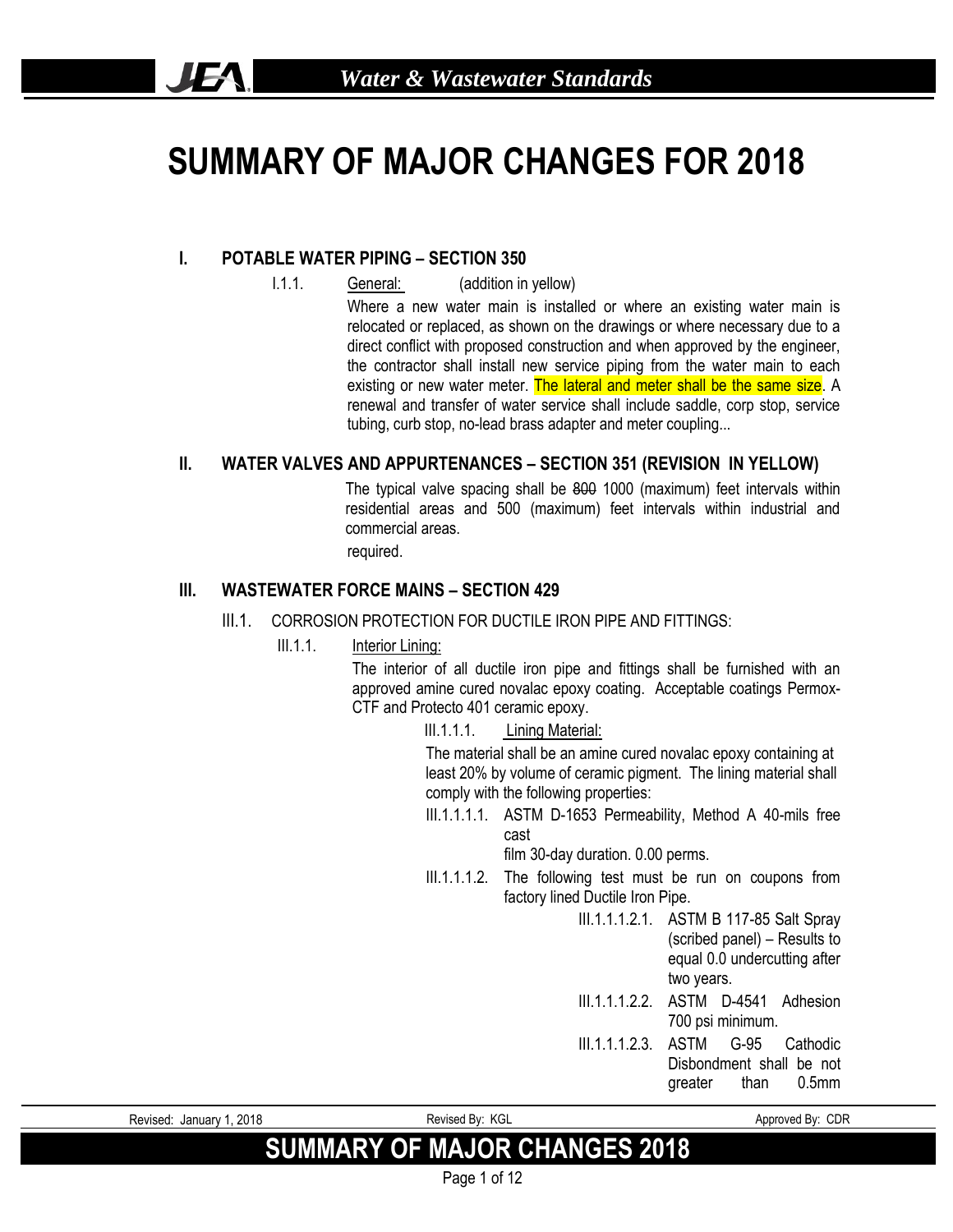IF/

disbondment, 30 days duration.

- III.1.1.1.2.4. Immersion Testing rated using ASTM D-1308 evaluated by ASTM D-714
	- III.1.1.1.2.4.1. 20% Sulfuric Acid @ 77° F with no effect after 2 years.
		- III.1.1.1.2.4.2. 140°F-25% Sodium Hydroxide – No effect after two years.
	- III.1.1.1.2.4.3. 160°F Distilled Water No effect after two years.
	- III.1.1.1.2.4.4. 5% Sodium Chloride Solution @ 77° F Noeffect after 2 years
- III.1.1.1.3. ASTM D-4060 Abrasion Resistance shall not exceed a

weight loss of more than 0.30 grams (CS17 Wheel, 1000-gram load, 1000 cycles).

- III.1.1.1.4. ASTM G-53-77 Moisture/UV Light. UVB-313 Bulb. Cycle-8 hrs. UV @ 60° C followed by 100 % Humidity @ 40° C. 1 year – pass, no crazing, cracking, or loss of adhesion.
- III.1.1.1.5. ASTM D-2794 Direct Impact Resistance 140 in./lbs. minimum.
- III.1.1.2. Application:
- III.1.1.2.1. Applicator: The lining shall be applied by a competent firm, who has been certified acceptable by the lining manufacturer with a successful history of applying
- linings to the interior of ductile iron pipe and fittings. III.1.1.2.2. Surface Preparation:

Prior to abrasive blasting, the entire area to receive the protective compound shall be inspected for oil, grease, etc. Any areas where oil or grease is present, or any substance with can be removed by solvent, shall be solvent cleaned using the guidelines outlined in DIPRA-1 Solvent Cleaning, NAPF 500-03- 01. Per guidelines outlined in NAPF 500-03-04 or NAPF 500-03-05. After the surface has been made free of grease, oil or other substances, all areas to receive the protective compounds shall be abrasive blasted using compressed air nozzles with sand or grit abrasive media. The entire surface to be lined shall be struck with the blast media so that all rust,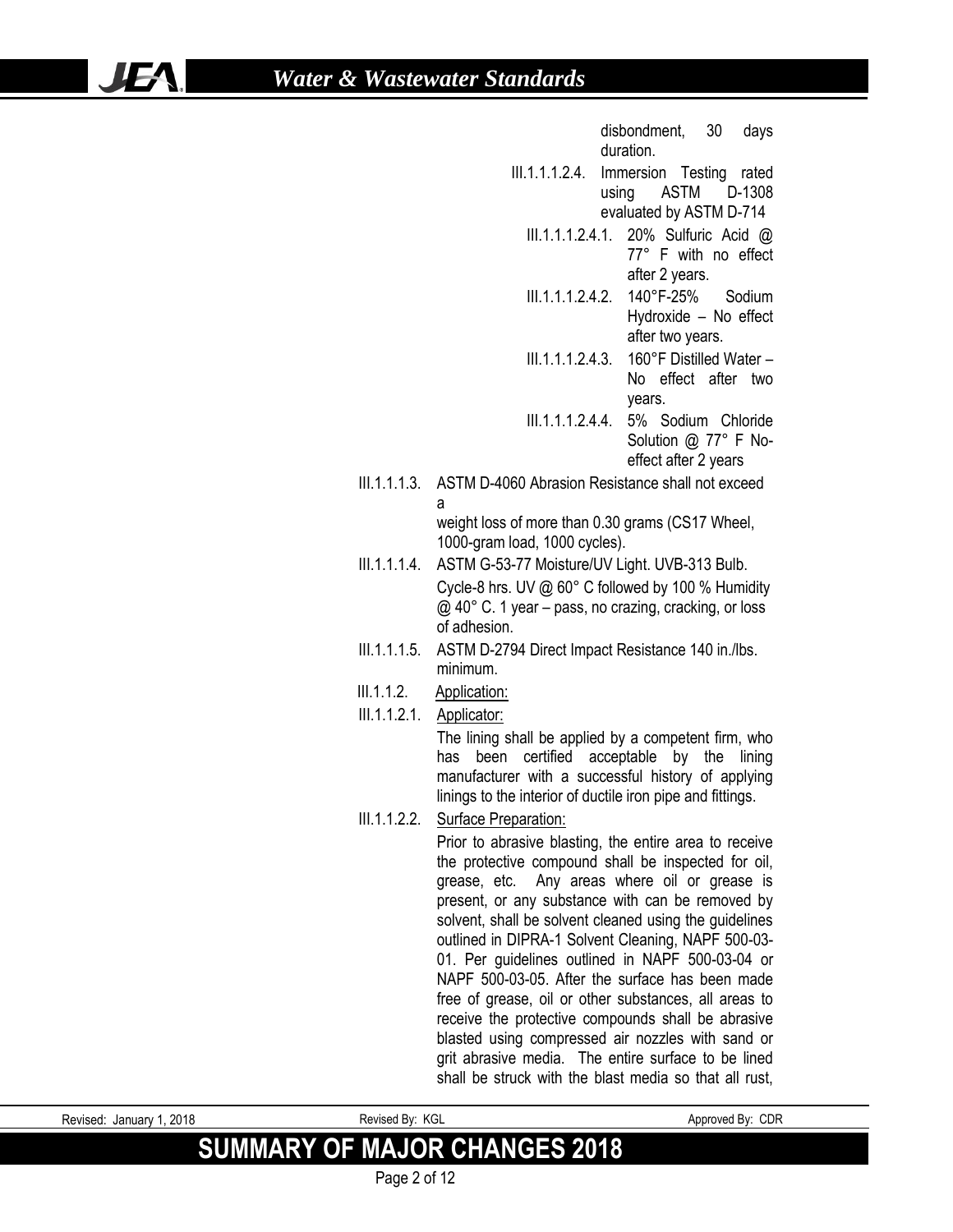loose oxides, etc, are removed from the surface. Only slight stains and tightly adhering annealing oxide may be left on the surface. Any area where rust reappears before lining must be re-blasted. Abrasive blasting of previously lined pipe or fitting (including cement lined materials), is not acceptable. Only virgin metal materials will be utilized in the lining process.

III.1.1.2.3. Lining:

Within eight (8) hours of surface preparation, the interior of the pipe and fittings shall receive nominal 40 mils (minimum), couplings/sleeves shall receive nominal 14 mils, and bell and spigot shall receive 6- 10 mils maximum of joint compound, normal dry film thickness of the approved lining. No lining shall be applied when the substrate or ambient temperature is below 40 degrees Fahrenheit. The surface also must be dry and dust free. If flanged pipe or fittings are included in the project, the lining shall not be used on the face of the flange. Upon completion of the blast cleaning operation, the lining material should be applied to the interior of the pipe within 12 hours in order to avoid any possible post blast surface contamination. Any area found to have rust bloom prior to application must be re-blasted.

#### III.1.1.2.4. Number of Coats:

The number of coats of lining material applied shall be as recommended by the lining manufacturer. However, in no case shall this material be applied above the dry thickness per coat recommended by the lining manufacturer in printed literature. The maximum or minimum time between coats shall be that time recommended by the lining manufacturer.

#### III.1.1.2.5. Touch-Up & Repair:

JEA will not accept damaged or touched-up epoxy lined materials nor will JEA allow field repairs. Field touch-up exceptions may be allowed for field cutting only. Touch-up shall be performed by a certified epoxy-trained applicator with a valid certification card. Touch-up shall be performed in accordance with the lining manufacturer's recommendations..

#### III.1.1.3. Inspection and Certification:

- III.1.1.3.1. JEA may require the contractor to provide the following inspection if a quality concern exists in the field.
- III.1.1.3.2. Epoxy lined ductile pipe and fittings shall be inspected for foundry defects. If any defects are found, the pipe or fitting shall be replaced with a new pipe or fitting.

| Revised: January 1, 2018 |  |
|--------------------------|--|

UF.

Revised By: KGL Approved By: CDR

## **SUMMARY OF MAJOR CHANGES 2018**

Page 3 of 12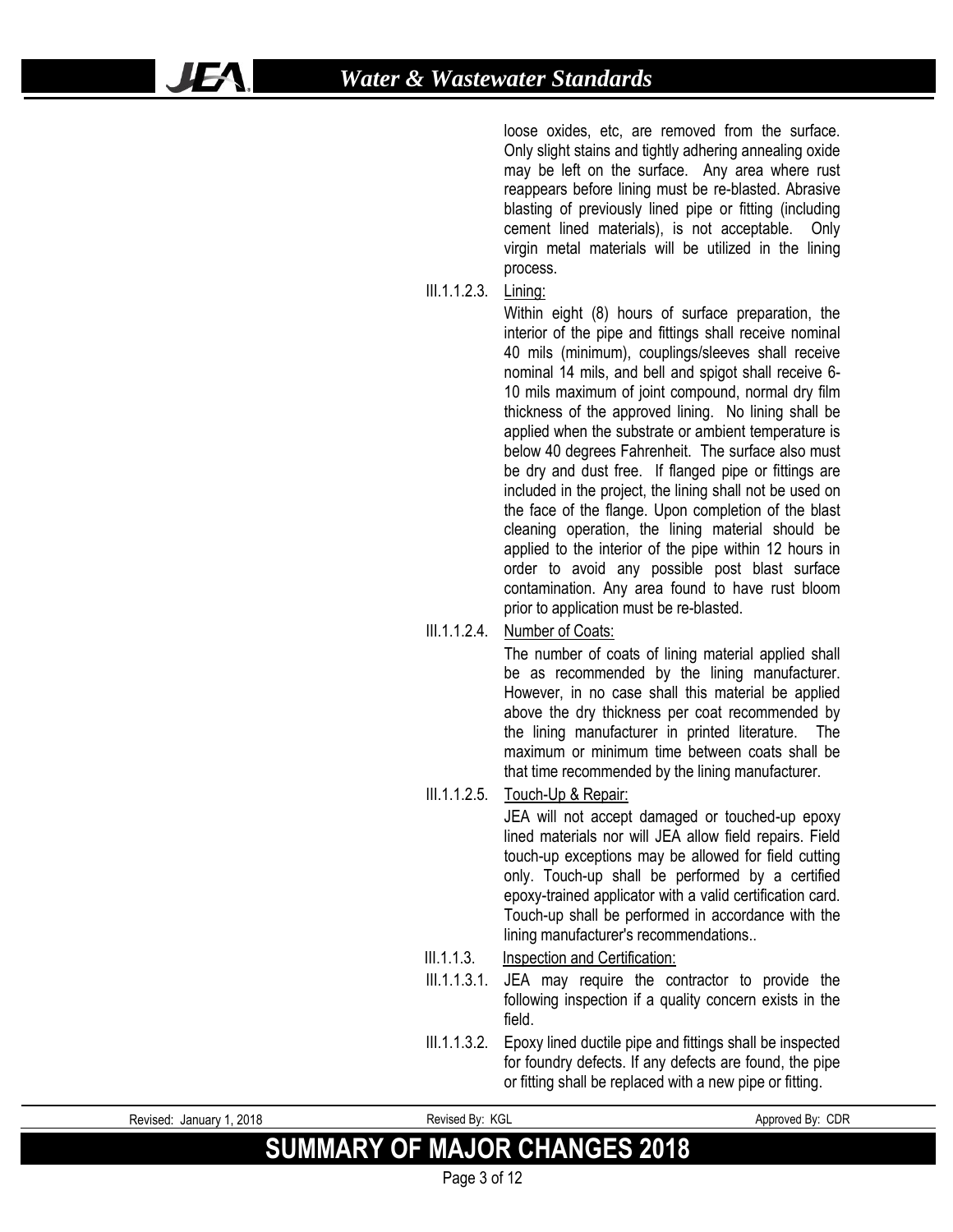- III.1.1.3.3. Ductile Iron Pipe and Fitting linings shall be checked for thickness using a magnetic film thickness gauge. The thickness testing shall be performed using the method outlined in SSPCPA-2 Film Thickness Rating.
- III.1.1.3.4. The interior lining of all pipe and fittings shall be tested for pinholes with a nondestructive 2,500 volt test. If any defects are found, the pipe or fitting shall be replaced with a new pipe or fitting
- III.1.1.3.5. Each pipe, pipe joint and fitting shall be marked with the date of application of the lining system along with its numerical sequence of application on that date, the manufacturer date of the pipe or fitting and the applicator's certification number. All records of the work shall be maintained by the applicator. Example:

Date of lining (L) Applicator's Number (A) Date of Manufacturing (M) Manufacturer's Name Sequence Number (S)

| .          |            |
|------------|------------|
| L-08-19-17 | A-4        |
| M-06-19-17 | <b>USP</b> |
| $S-1-4$    |            |

- III.1.1.3.6. No pipe, pipe joint, or fitting shall be accepted if the date of application of the lining system and the date of manufacture of the pipe, pipe joint, or fittings differs by more than two (2) years.
- III.1.1.4. Handling (at the factory and in the field):

The lined pipe and fittings must be handled only from the outside of the pipe and fittings. No forks, chains, straps, hooks, etc. shall be placed inside the pipe and fittings for lifting, positioning, or laying. If damaged, the pipe or fittings shall be replaced.

#### III.1.1.5. Warranty:

A minimum three (3)-year above ground storage replacement warranty and a two (2)-year in-ground warranty, on the serviceability of the lining, shall be furnished by the lining manufacturer on the serviceability of the liner. The lining manufacturer shall provide annual inspections, within the JEA service area, to assure above ground serviceability of the lining and provide documentation of such to the JEA Water Wastewater Standards. This warranty shall include but not be limited to, statements that at any time up to the end of the year from the date of project acceptance:

- III.1.1.5.1. The lining shall not have disbonded.
- III.1.1.5.2. The lining shall not have suffered any appreciable underfilm migration.

| . 2018<br>Revised:<br>January 1 | Revised By: KGL                      | Approved By: CDR |
|---------------------------------|--------------------------------------|------------------|
|                                 | <b>SUMMARY OF MAJOR CHANGES 2018</b> |                  |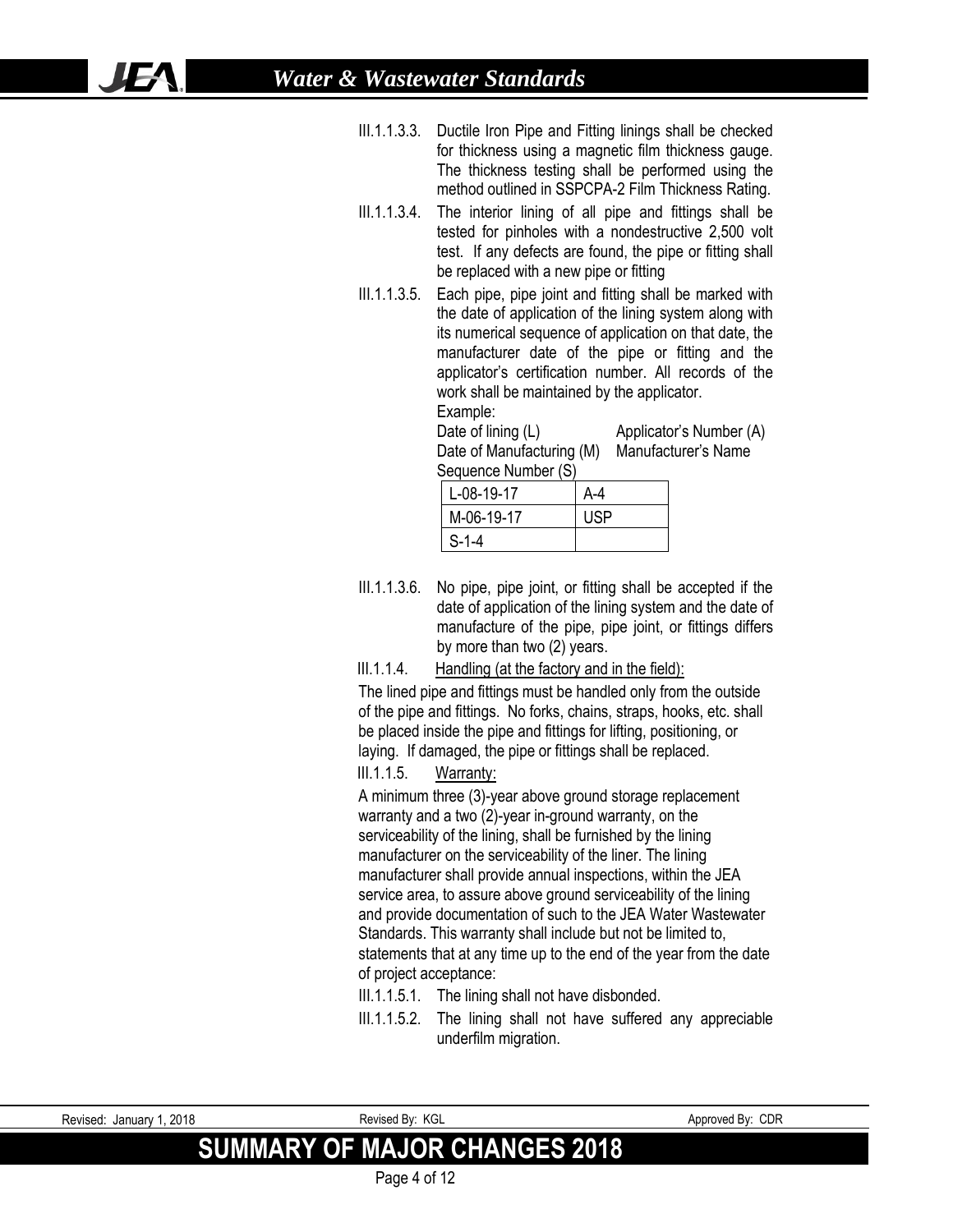- III.1.1.5.3. The interior pipe metal, at points of pinholes or holidays, shall not have suffered detrimental deterioration.
- III.1.1.5.4. The lining shall have maintained its smooth surface characteristics. The Contractor and/or lining manufacturer shall not make any exemption or exception to the above stated conditions or warranty within the limits as stated in this section of these specifications.
- All Air Release valves shall be stainless Steel

IFA

#### **IV. SUBMERSIBLE WASTERWATER PUMPING STATIONS – SECTION 433**

- IV.1.1. Added, I. All Pump Stations in JEA's service area shall conform to section 433.
- IV.1.2. Revised, III.5 Materials:
- IV.1.3. Station piping shall conform to JEA Water and Wastewater Standards Chapter IV. 3. - Section 429, entitled Wastewater Force Mains and Chapter IV. 4. Section 430 entitled Wastewater Valves and Appurtenances. Specifically, station piping for Class I, Class II, Class III and Class IV stations shall be plumbed and aligned according the latest ASTM, AWWA standards, any piping ill-regularities shall be removed and replaced.:
	- IV.1.3.1. Piping within the wet well shall be flanged 316 stainless steel, (schedule 10, one-piece construction with no buttwelds with exception of pump-out pipe). Fittings within the wet well shall be flanged 316 stainless steel. All nuts, bolts and accessories within the wet well shall be 316 stainless steel.
	- IV.1.3.2. Pipe and fittings outside of the wet well and above ground shall be 316 stainless steel (flanged, schedule 10 with no butt-welds). All bolts, washers and nuts shall be 316 stainless steel, threaded bolts and nuts shall be coated with "Never Seize" type coating.
	- IV.1.3.3. Force main piping below ground, outside of the wet well shall be in accordance with Chapter IV. 3. - Section 429 and Chapter IV. 4. – Section 430 of this standards manual. No connections permitted into JEA force mains which are greater than 12" size unless the connection is from a class two pump station or larger. All connections shall be 4" size or larger (no 2" size connections).
	- IV.1.3.4. All Cam-locks shall be 316 stainless steel.
	- IV.1.4. Minimum wet well size shall be 8-foot diameter. A 12 foot diameter wet well (minimum) shall be utilized in cases where the pump discharge piping (in the wet well) is 10-inch diameter or larger.
	- IV.1.5. Refer to Chapter IV. 7. Section 472, "Emergency Generator", for technical specifications on automatic standby emergency generator with diesel engine drive and above ground fuel storage tank. All generators shall be sized to run all pumps at station.

| Revised: January 1, 2018             | Revised Bv: KGL | Approved By: CDR |
|--------------------------------------|-----------------|------------------|
| <b>SUMMARY OF MAJOR CHANGES 2018</b> |                 |                  |
|                                      | Page 5 of 12    |                  |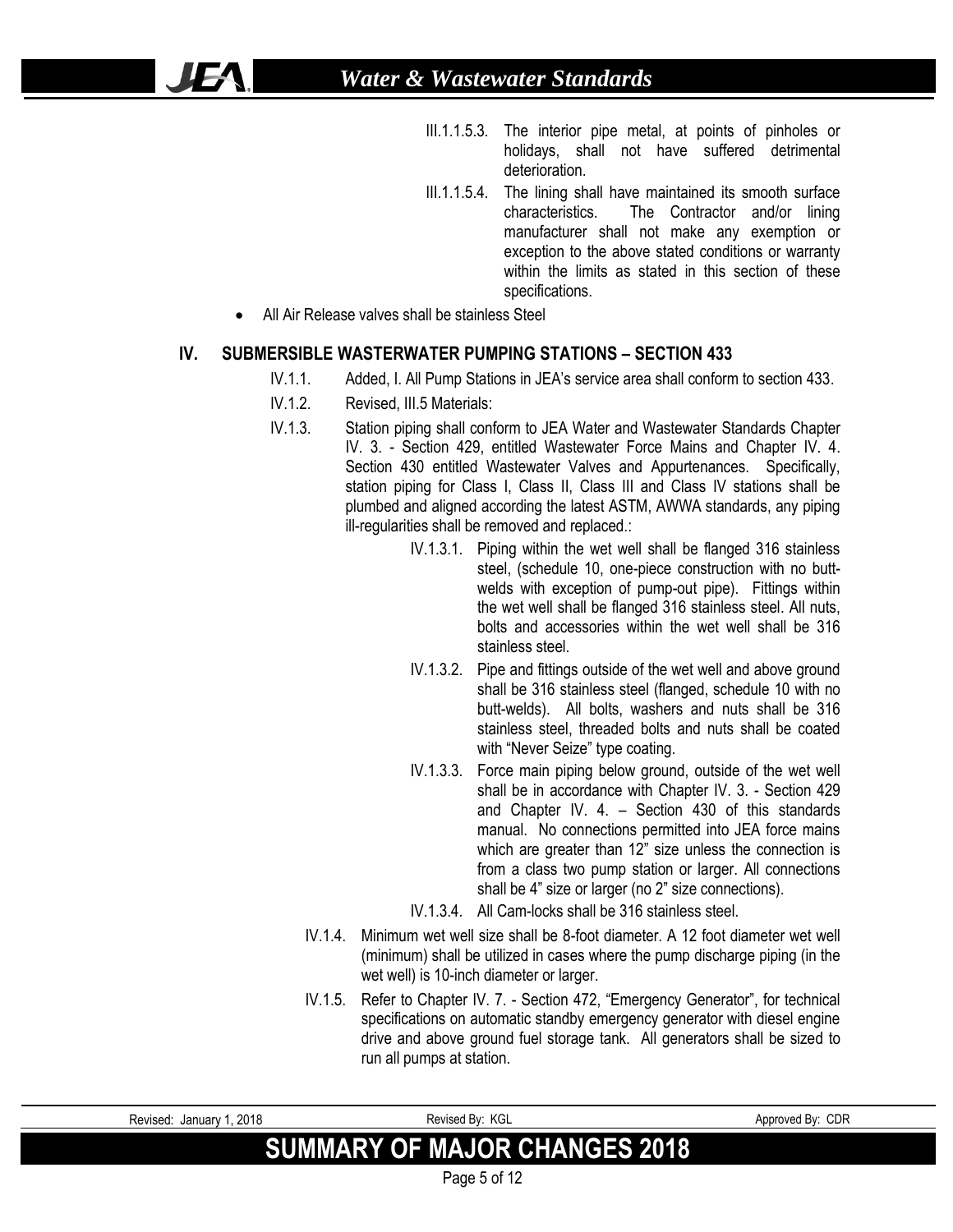# **JEA**

### *Water & Wastewater Standards*

IV.1.6. Refer to Chapter IV.6 – section 407, "Emergency Pump Engines", for technical specifications on standby emergency pump engine with fuel storage tank. All emergency pump engines shall be sized to run all pumps at station.

#### IV.2. REVISE: SELECTION OF PUMP STATION STANDARDS:

JEA Pump Station Standards are available in Auto CAD format, on the jea.com website. The selection of a pump station type shall comply with the following:

| Pump<br><b>Station</b><br><b>Type</b> | <b>Pump Station</b><br><b>Maximum</b><br><b>Peak Flow</b><br>(GPM) | <b>Pump Station</b><br>Maximum ADF, &<br><b>EDU</b> | <b>Emergency</b><br><b>Operating</b><br><b>System</b><br><b>Required</b> | <b>Odor Control</b><br><b>Required</b>                                       | <b>Additional</b><br>Design<br><b>Requirements</b>                                                                     | <b>Solids</b><br>Removal |
|---------------------------------------|--------------------------------------------------------------------|-----------------------------------------------------|--------------------------------------------------------------------------|------------------------------------------------------------------------------|------------------------------------------------------------------------------------------------------------------------|--------------------------|
| Class One                             | $0 - 440$ GPM                                                      | 174,999 GPD<br>499 EDU                              | Generator or Pump<br>Engine                                              | Not required                                                                 | Flow meter and<br>Smart meter.                                                                                         |                          |
| Class Two                             | 441 - 1000 GPM                                                     | 175,000 - 436,450 GPD<br>500 - 1247 EDU             | Generator or Pump<br>Engine                                              | Electrical sizing,<br>piping and pad<br>provided for future<br>odor control. | Flow meter and<br>Smart meter                                                                                          |                          |
| <b>Class Three</b>                    | 1001-2000 GPM                                                      | 436,451 - 971,250 GPD<br>1,248 - 2,775 EDU          | Generator and 2<br>Pump Engines                                          | Required                                                                     | Flow meter and<br>Smart meter<br>Electric power,<br>controls, building<br>with ventilation.<br>See section<br>11.6.10. | Required                 |
| Class Four                            | 2001 GPM and<br>Above                                              | 971,250 GPD and above<br>2,775 EDU and above        | Generator and 2<br>Pump Engines                                          | Required                                                                     | Flow meter and<br>Smart meter<br>Electric power,<br>controls, building<br>with ventilation.<br>See section<br>11.6.10. | Required                 |

i. Definition of Flow:

1. Maximum Peak flow in GPM (gallons per minute) is the ultimate peak design flow of the pump station using the 10 State Standards peaking factor applied to 3.5 people per Equivalent Dwelling Units (EDU) and 100 GPD per person.

| Revised: January 1, 2018             | Revised By: KGL | Approved By: CDR |
|--------------------------------------|-----------------|------------------|
| <b>SUMMARY OF MAJOR CHANGES 2018</b> |                 |                  |
|                                      | Page 6 of 12    |                  |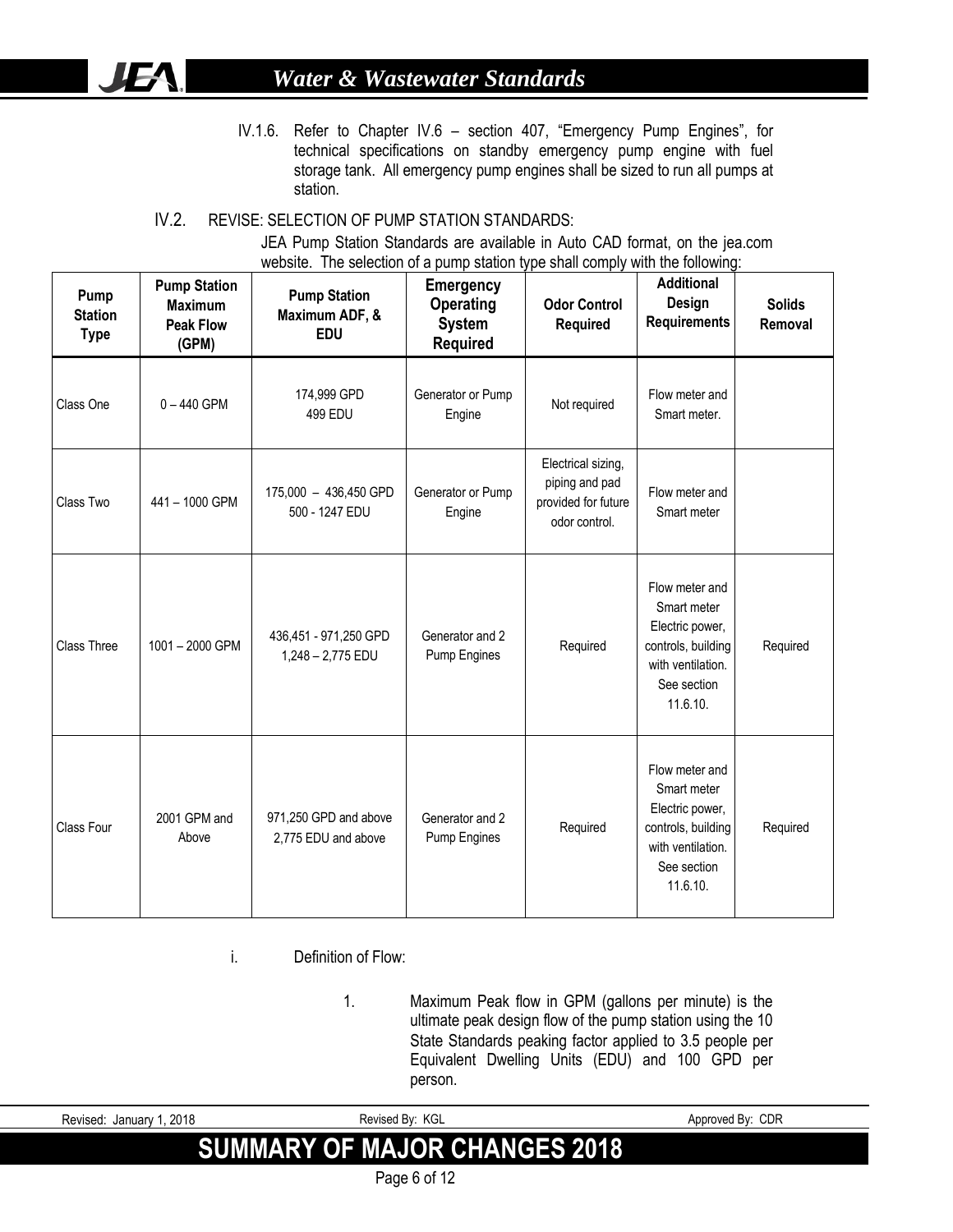- 2. The pump station Maximum Average Daily Flow (gallons per day) is the station's un-peaked maximum/ultimate average daily flow rate the station will be pumping.
- 3. The pump station's number of EDU's is the number of Equivalent Dwelling Units it will be pumping, which equates to 350 GPD per EDU.
- 4. The pump station maximum GPM excludes the flow from the permanently installed stand-by pump and any emergency standby by pump (pony).
- ii. Back Up Power Requirements:

**JEA** 

- 1. An emergency operating system shall be required for all pump stations. The emergency operating system shall be an Emergency Generator (see section 472, Emergency Generator) or Emergency Pump Engine (see section 470, Emergency Pump Engine).
- iii. All pumping stations shall have a Smart meter to monitor electrical conductivity. The electrical provider shall supply the meter.
- iv. All pumping stations emergency back-up system, separate or combined, are to be sized to the same rate as all permanent pumps, pumping simultaneous.
- v. All Class One and Two pumping stations, both rehabilitation and new construction, shall include an ultrasonic flow meter (indicating, totalizing, data transmission via scada and recording capabilities). Approved manufacturers Flexim – Fluxus-7407 or JEA equal.
- vi. All Class Three and Four pumping stations, both rehabilitation and new construction, shall include a magnetic flow meter (indicating, totalizing, data transmission via scada and recording capabilities) with bypass configuration located within the fenced area. Approved manufacturers: Khone - Enviromag 2000, Endress+Hauser (EH) – Proline Promag W-400 or JEA Equal.
- vii. All Class Three and Four pumping stations, both rehabilitation and new construction, shall include an influent solids removal system with debris storage, offsite deposal method and odor control.
- viii. Odor Control Requirements:
	- 1. All stations with a maximum peak flow greater than 440 GPM shall include electrical service sizing, control panel sizing, piping and concrete pad for future odor control.
	- 2. All stations with a maximum peak flow greater than 1000 GPM shall include an odor control system.
	- ix. Electrical Control Building required if any of the below conditions exits:
		- 1. Pumps larger than 75HP<br>2 Station FLA > 400 amps
		- Station FLA > 400 amps
		- 3. Station HAS > 3 pumps
- IV.3. REMOVED SECTION IV.12 GRINDER PUMP CONSTRUCTION (FOR CLASS ONE PUMP STATIONS ONLY):

#### **V. IN-LINE BOOSTER WASTEWATER PUMPING STATIONS - SECTION 435**

Revised: III.4. MATERIALS

| Revised: January 1, 2018 | Revised By: KGL                      | Approved By: CDR |
|--------------------------|--------------------------------------|------------------|
|                          | <b>SUMMARY OF MAJOR CHANGES 2018</b> |                  |
|                          | Page 7 of 12                         |                  |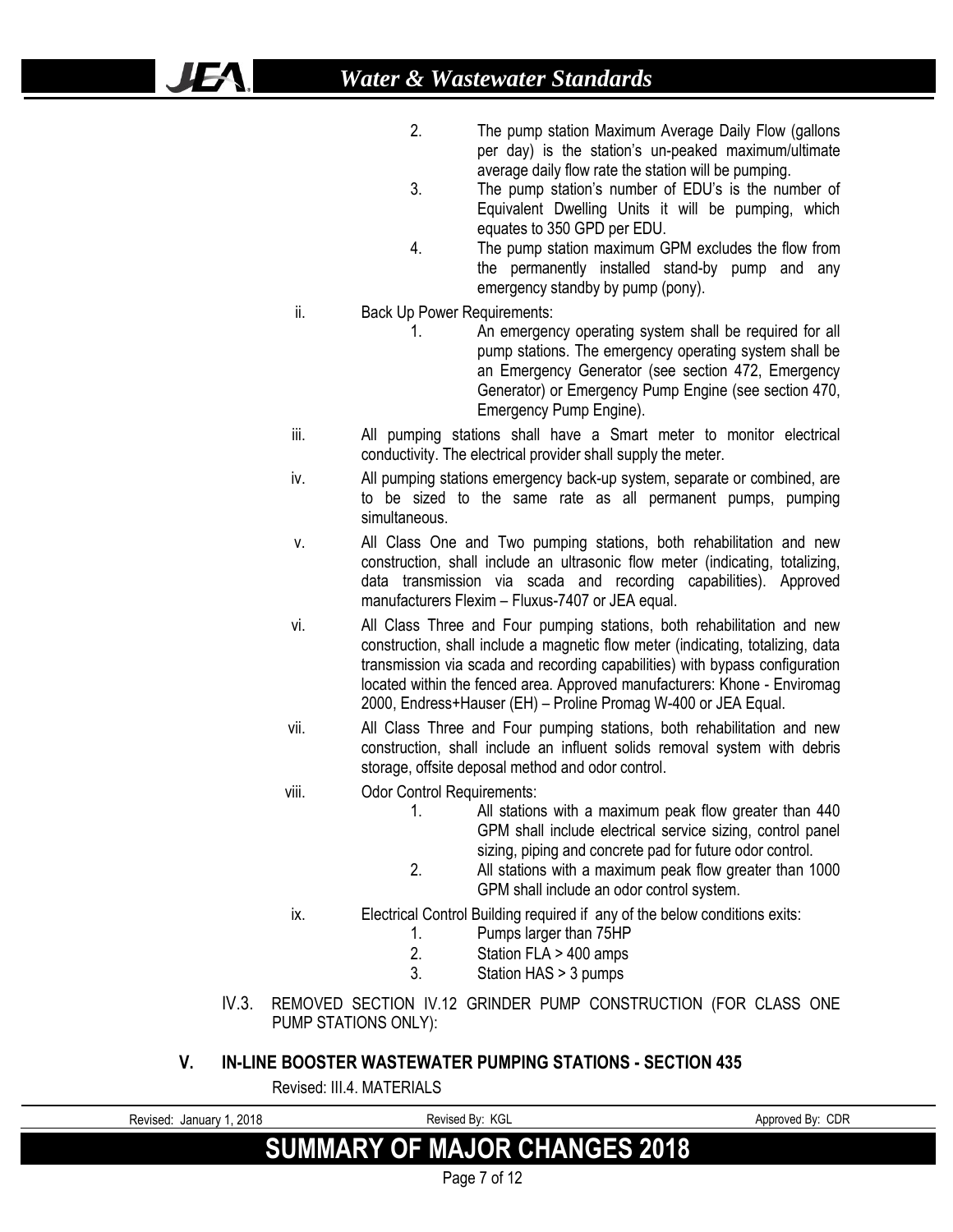IEA

All material shall be free from defects impairing strength and durability and be of the best commercial quality for the purpose specified.

- V.1.1. Unless indicated otherwise on the drawings, all metal components, with the exception of pumps and motors shall be anodized aluminum or 316 stainless steel as specified here in or on the plans.
- V.1.2. The pumps and motors shall be supplied by the pump supplier to ensure unit compatibility.
- V.1.3. Station piping shall conform to JEA Water and Wastewater Standards Chapter IV. 3. - Section 429, entitled Wastewater Force Mains and Chapter IV. 4. Section 430, entitled Wastewater Valves and Appurtenances. Specifically, station piping for Class I, Class II, Class III and Class IV stations shall be plumbed and aligned according the latest ASTM, AWWA standards, any piping ill-regularities shall be removed and replaced.:
	- V.1.3.1. Piping within the in-line booster station site shall be flanged 316 stainless steel, (schedule 10, one-piece construction with no butt-welds with exception of pump-out pipe). Fittings shall be flanged 316 stainless steel. All nuts, bolts and accessories within shall be 316 stainless steel.
	- V.1.3.2. Pipe and fittings above ground shall be 316 stainless steel (flanged, schedule 10 with no butt-welds). All bolts, washers and nuts shall be 316 stainless steel, threaded and shall be coated with "Never Seize" type coating.
	- V.1.3.3. Force main piping below ground, shall be in accordance with Chapter IV. 3. - Section 429 and Chapter IV. 4. – Section 430 of this standards manual. No connections permitted into JEA force mains which are greater than 12" size unless the connection is from a master pump station (441 GPM/MIN) All connections shall be 4" size or larger (no 2" size connections).
- V.1.4. Refer to Chapter IV. 7. Section 472, "Emergency Generator", for technical specifications on automatic standby emergency generator with diesel engine drive and above ground fuel storage tank. All generators shall be sized to run all pumps. All in-line booster stations must be provided with an automatic standby generator. (See section 472, Emergency Generator)
- V.1.5. Refer to Chapter IV.6 section 407, "Emergency Pump Engines", for technical specifications on standby emergency pump engine with fuel storage tank. All emergency pump engines shall be sized to run all pumps at station
- V.1.6. All Class Two pumping stations, both rehabilitation and new construction, shall include an ultrasonic flow meter (indicating, totalizing, data transmission via scada and recording capabilities). Approved manufacturers Flexim – Fluxus-7407 or JEA equal.
- V.1.7. All Class Three and Four pumping stations, both rehabilitation and new construction, shall include a magnetic flow meter (indicating, totalizing, data transmission via scada and recording capabilities) with bypass configuration located within the fenced area. Approved manufacturers: Khone - Enviromag 2000, Endress+Hauser (EH) – Proline Promag W-400 or JEA Equal.

| . 2018<br>Revised:<br>Januarv ″ | - KGL<br>Revised Bv:                 | CDR<br>Approved Bv: |
|---------------------------------|--------------------------------------|---------------------|
|                                 | <b>SUMMARY OF MAJOR CHANGES 2018</b> |                     |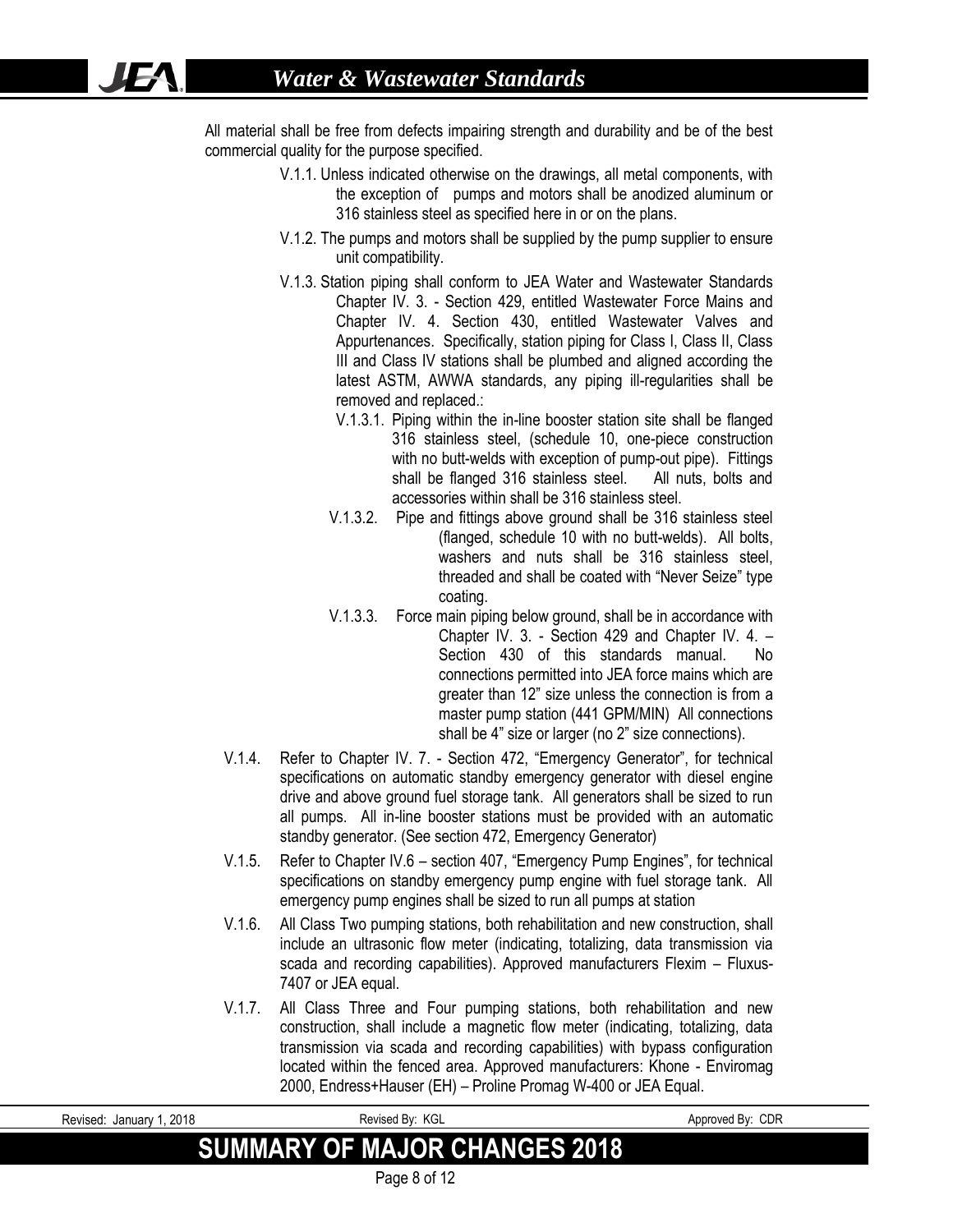### *Water & Wastewater Standards*

**JEA** 

V.1.8. All pumping stations shall have a Smart meter to monitor electrical conductivity. The electrical provider shall supply meter.

| <b>Pump Station</b><br><b>Type</b> | Pump<br><b>Station</b><br><b>Maximum</b><br><b>Peak Flow</b> | <b>Emergency</b><br><b>Operating</b><br><b>System</b><br><b>Required</b> | <b>Additional</b><br>Design<br><b>Requirements</b>                                          |
|------------------------------------|--------------------------------------------------------------|--------------------------------------------------------------------------|---------------------------------------------------------------------------------------------|
| Class Two                          | $441 - 1000$<br><b>GPM</b>                                   | Generator or Pump<br>Engine                                              | Flow meter and<br>Smart meter                                                               |
| Class Three                        | $1001 - 2000$<br><b>GPM</b>                                  | Generator and 2<br>Pump Engines                                          | Flow meter and<br>Smart meter<br>Electric power,<br>controls, building<br>with ventilation. |
| Class Four                         | 2001 GPM and<br>Above                                        | Generator and 2<br>Pump Engines                                          | Flow meter and<br>Smart meter<br>Electric power,<br>controls, building<br>with ventilation. |

V.2. REVISED III.5. CRITERIA FOR AN IN-LINE BOOSTER WASTEWATER PUMPING STATION:

- III.5.1. The use of an in-line booster wastewater pumping station is intended to serve areas within the sewer collection systems that have a large basin area and long force mains. Criteria for the selection of an in-line booster station includes a location where all flow is pumped to the site, no influent gravity flow, no system storage available, and a minimum pumping capacity of 441 gpm. JEA will have the final approval on the use of and in-line booster station.
- III.5.2. The pump station maximum GPM excludes the flow from the stand-by pump.
- III.5.3. For motors larger than 75 HP and/or have a full load amperage of greater than or equal to 400 amps, an electric power and control building shall be provided in accordance with the Submersible Wastewater Pumping Station – Section 433, VII, Prefabricated Concrete Enclosure standards.

| Revised: January 1, 2018             | Revised By: KGL |  |  |  |
|--------------------------------------|-----------------|--|--|--|
| <b>SUMMARY OF MAJOR CHANGES 2018</b> |                 |  |  |  |
|                                      | Page 9 of 12    |  |  |  |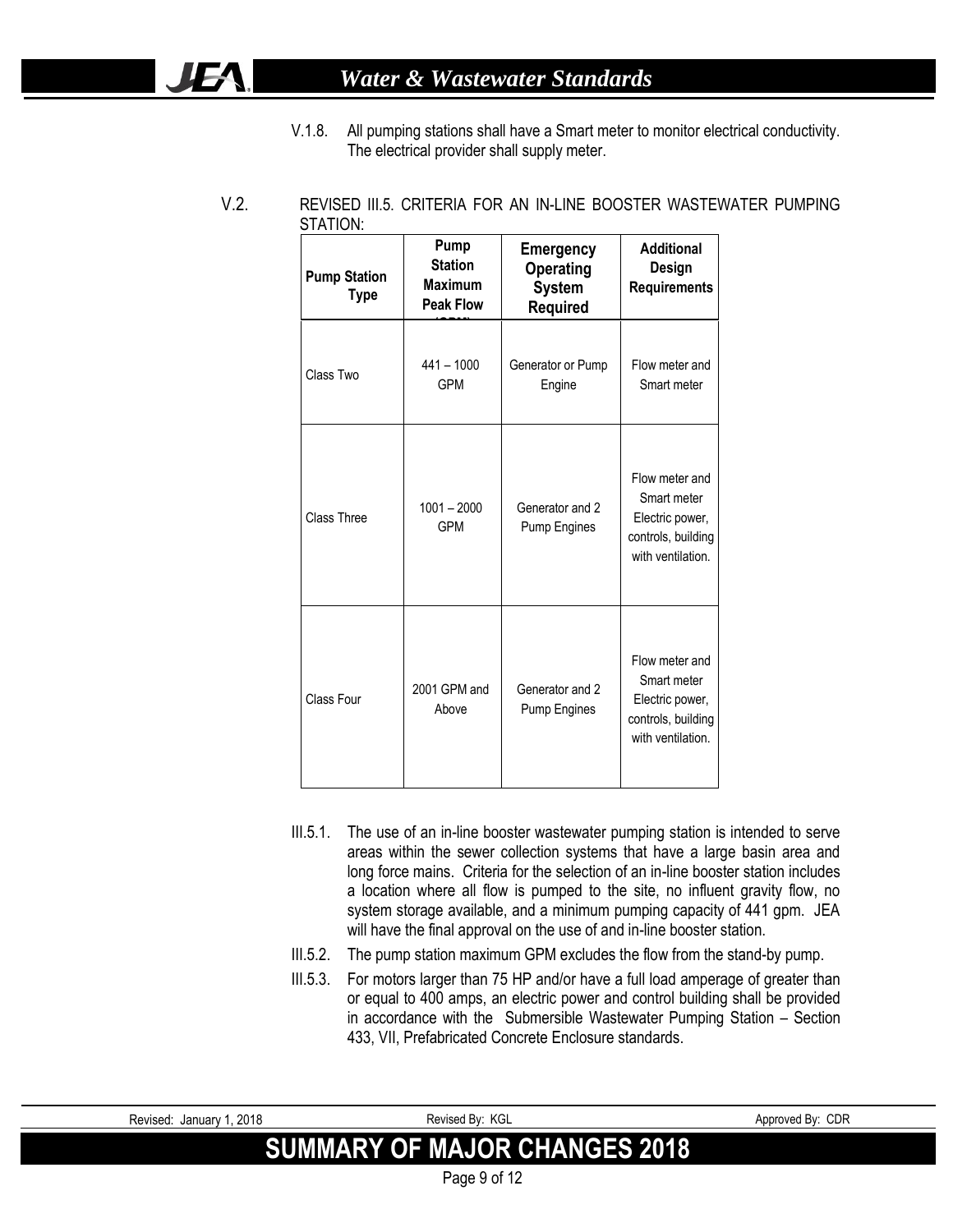#### **VI. EMERGENCY PUMP ENGINES - SECTION 470**

Chapter edited and revised.

**JEA** 

#### **VII. EMERGENCY GENERATOR (LESS THAN 600KW) – SECTION 472**

Chapter Revised: Shared Services Standards is taking over the Generator Specifications. Contact information: Project Administrator Breadon, William A[. breawa@jea.com](mailto:breawa@jea.com) Office: 665-4285

#### **VIII. HORIZONTAL DIRECTIONAL DRILL - SECTION 750**

VIII.1. DUAL DIRECTIONAL DRILLS ARE REQUIRED FOR REDUNDANCY

#### **IX. HORIZONTAL DIRECTIONAL DRILL - SECTION 755**

IX.1. DUAL DIRECTIONAL DRILLS ARE REQUIRED FOR REDUNDANCY

#### **X. WATER AND RECALIMED CONSTRUCTION DETAILS**

- X.1.1. W-1 CHANGED DRAWING NOTES ADDING 'SERVICE SIZE SHALL BE SAME AS THE METER SIZE"
- X.1.2. W-2 CHANGED LOCATE WIRE PIG TAIL FROM 12" TO 24"
- X.1.3. W-10 DEFINED GAS AND TREE SPERATION FROM UTILITIES
- X.1.4. W-15A NEW PLATE "CROSS CONNECTION CONTROL DEVICE"
- X.1.5. W-43A NEW PLATE "DUAL DIRECTIONAL DRILL"
- X.1.6. W-44 CHANGED LOCATE WIRE PIG TAIL FROM 12" TO 24"
- X.1.7. W-44A CHANGED LOCATE WIRE PIG TAIL FROM 12" TO 24"
- X.1.8. W-44B CHANGED LOCATE WIRE PIG TAIL FROM 12" TO 24"
- X.1.9. W-45 NEW PLATE "SWABBING PORT" SECTION
- X.1.10. W-45A NEW PLATE "SWABBING PORT" PLAN
- X.1.11. W-45B NEW PLATE "SWABBING LUNCHING STATION"
- X.1.12. W-45C NEW PLATE "SWABBING LUNCHING STATION" PLAN
- X.1.13. W-45D NEW PLATE "SWABBING LUNCHING STATION" SECTION

#### **XI. WASTERWATER CONSTRUCTION DETALS**

- XI.1.1. S-21A NEW PLATE "DUAL DIRECTIONAL DRILL"
- XI.1.2. S-26 DEFINED GAS AND TREE SPERATION FROM UTILITIES
- XI.1.3. S-29 UPDATED ARV
- XI.1.4. S-29A UPDATED ARV
- XI.1.5. S-2B UPDATED ARV
- XI.1.6. S-49 CHANGED LOCATE WIRE PIG TAIL FROM 12" TO 24"
- XI.1.7. S-49A CHANGED LOCATE WIRE PIG TAIL FROM 12" TO 24"
- XI.1.8. S-49B CHANGED LOCATE WIRE PIG TAIL FROM 12" TO 24"
- XI.1.9. W-54 NEW PLATE "SWABBING PORT" SECTION

| Revised.<br>January | 2018 | $\overline{1/\cap}$<br>Revised<br>.<br>∟טר<br>ים<br>__<br>____ | CDR<br>Annroved<br><br>יר⊓ |
|---------------------|------|----------------------------------------------------------------|----------------------------|
|                     |      |                                                                |                            |

## **SUMMARY OF MAJOR CHANGES 2018**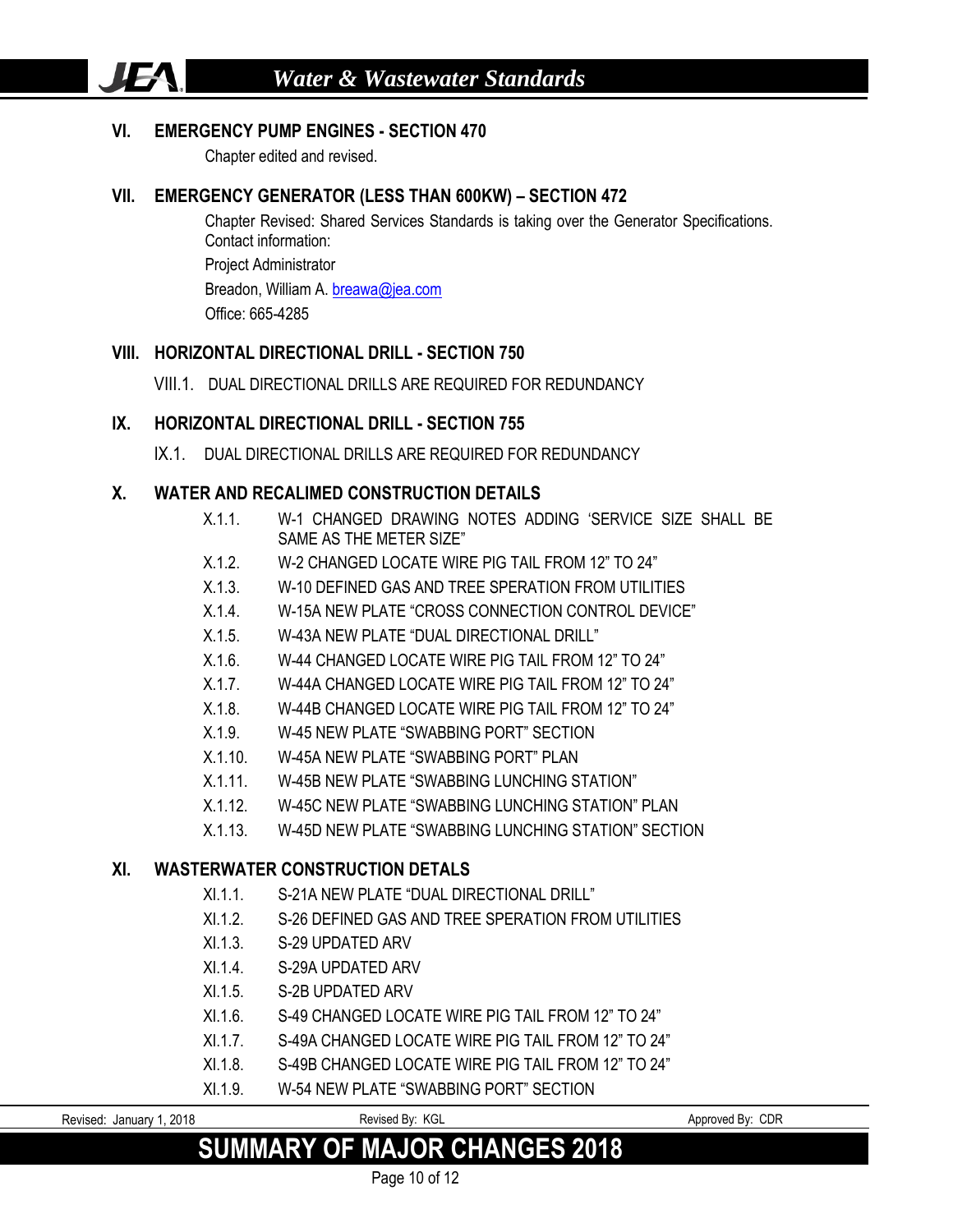- XI.1.10. W-54A NEW PLATE "SWABBING PORT" PLAN
- XI.1.11. W-54B NEW PLATE "SWABBING LUNCHING STATION"
- XI.1.12. W-54C NEW PLATE "SWABBING LUNCHING STATION" PLAN
- XI.1.13. W-54D NEW PLATE "SWABBING LUNCHING STATION" SECTION

#### **XII. WATER & RECLAIMED APPROVED MATERIALS (UPDATED CORRECTED MANAUFACTUERS)**

XII.1.1. REVEIWED ALL PLATES

#### **XIII. WASTEWATER APPROVED MATERIALS (UPDATED CORRECTED MANUFACTURERS)**

XIII.1.1. AS-603 Updated

JEA.

- XIII.1.2. AS-604 Updated
- XIII.1.3. AS-605 "NEW EMERGENCY PUMP ENGINE"

| Revised: January 1, 2018 | Revised By: KGL                      | Approved By: CDR |
|--------------------------|--------------------------------------|------------------|
|                          | <b>SUMMARY OF MAJOR CHANGES 2018</b> |                  |

Page 11 of 12